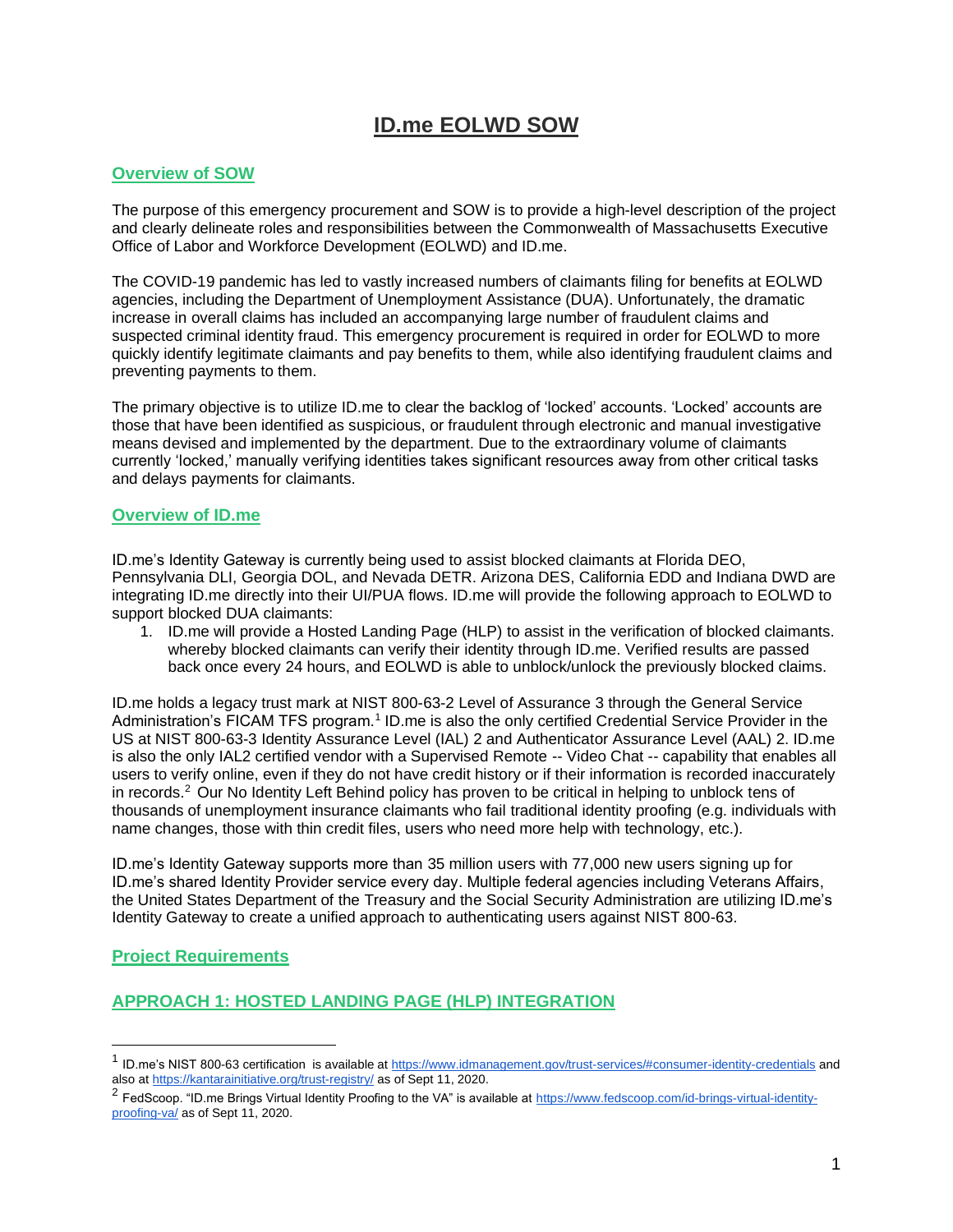ID.me will work with the state to designate an authentication policy, while EOLWD & ID.me exchange SFTP information. Once EOLWD sends a PGP encryption key to ID.me, both parties will validate the PGP encryption key. Upon final edits, EOLWD will review both stylistic inputs and content for the HLP with ID.me to make changes. ID.me will review the final e-mails to be sent out with both parties agreeing on all discussed changes. Once agreed, the solution will go live.

Once active, EOLWD will send an e-mail to users and ID.me will send a payload secure CSV file via SFTP containing the following information: Unique Identifier (UIID), Full Name, Email Address, Phone Number, SSN, DoB, Address, City, State, and Postal Code.

Remote identity proofing is a straightforward process. Once transactions are appropriately classified and authentication policies are defined, then ID.me's Identity Gateway begins to power the transaction at scale with no intervention from EOLWD personnel needed.

- Determining blocked users- **EOLWD**
- Setting up HLP and verifying users-**I D.me**
- Unblocking verified users- **EOLWD**
- Reporting metrics- **ID.me**

#### **High-Level End State Flow**

*ID.me sets up an HLP » State sends email with a link to blocked users, who then self-verify through ID.me » ID.me sends attributes back to state for individuals who have been successfully verified. Verification Results: Delivered once every 24 hours via PGP-encrypted CSV file*

● *An example of a similar Employment Benefits Workflow model can be found at: [https://hosted](https://hosted-pages.id.me/nevada-detr-identity-proofing)[pages.id.me/nevada-detr-identity-proofing](https://hosted-pages.id.me/nevada-detr-identity-proofing)*

**Implementation Steps** (*please note that ID.me uses an Agile methodology; these do not need to occur in order and can often be concurrent efforts)*

- 1) HLP developed- **ID.me**
	- Provide copy language (see below for examples) and any images to be used (department-specific logo and banner image)- **EOLWD**
	- Send URL when available to be implemented in communications- **ID.me**
	- Provide specific stylistic edits **EOLWD**
	- HLP is finalized **ID.me**
- 2) Designate authentication policy (NIST 800-63-3 IAL2 is standard and recommended) **ID.me** as directed by **EOLWD**
- 3) Exchange SFTP connection information
	- **EOLWD** will provide ID.me with:
		- SFTP IP address
		- SFTP username
		- SFTP authentication type key-based authentication
		- SFTP path to upload CSV
		- PGP public key to encrypt payload
		- **ID.me** will provide EOLWD with:
			- IP addresses ID.me will use to connect to the SFTP server
			- $\blacksquare$  SFTP authentication type public key
- 4) Send PGP encryption keys to ID.me- **EOLWD**
	- ID.me supports 2048-bit & 4096-bit RSA PGP keys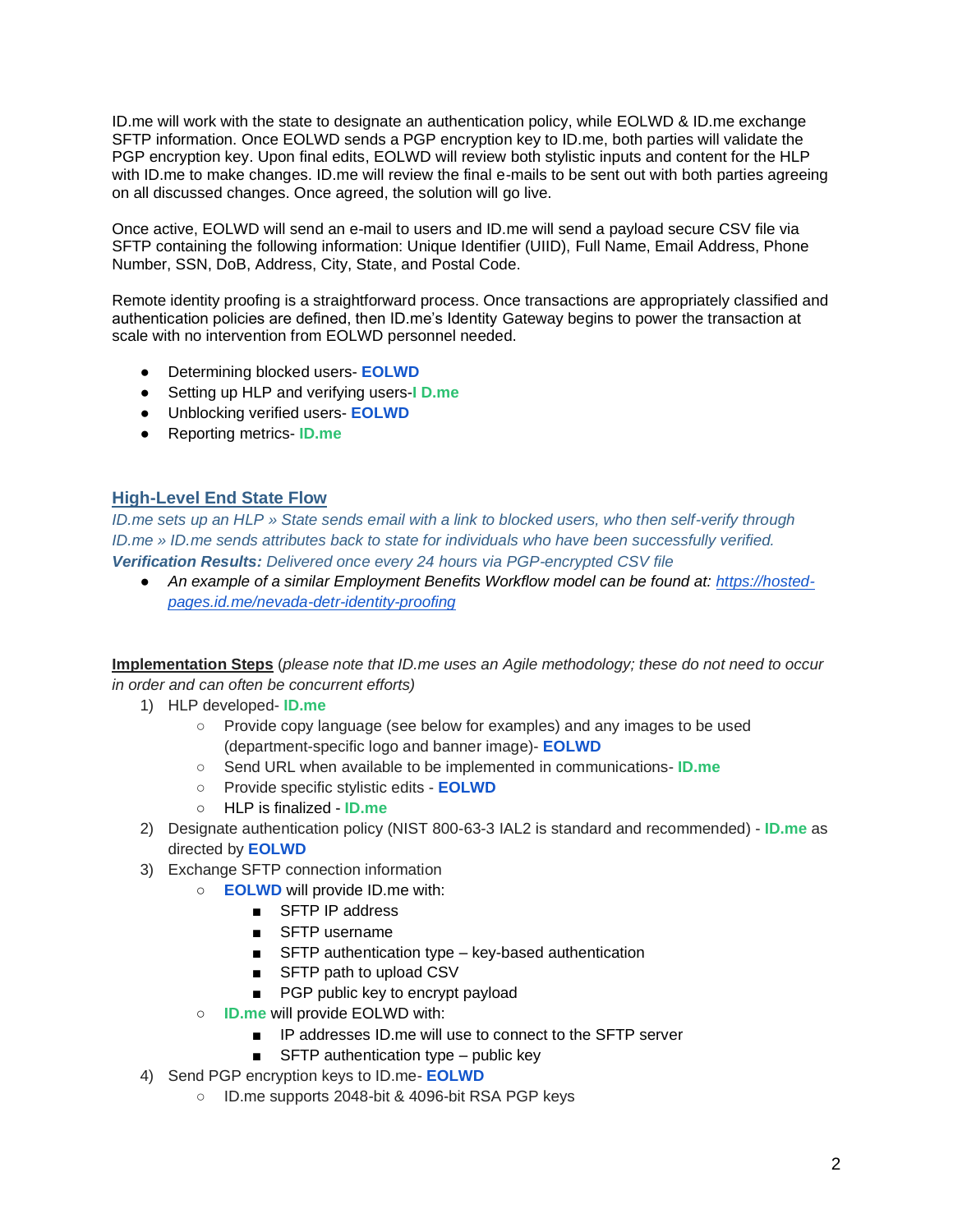- 5) Parties validate PGP encryption- **EOLWD and ID.me**
- 6) EOLWD drafts emails to be sent to blocked claimants (see examples below) **EOLWD**
	- Review email to be sent and provide edits as needed **ID.me**
	- Ensure Member Support is updated on state-specific procedures **ID.me**
	- Ensure FAQ page on help.id.me is updated for EOLWD **ID.me**
- 7) Complete final review **ID.me** and **EOLWD**
- 8) Brief staff and ensure everyone knows how the relationship works in order to not give false information to claimants
	- Update Member Support- **ID.me**
	- Update DOL call center/staff **EOLWD**
		- **ID.me** will provide artifacts re:user guide, what is ID.me, Virtual In-Person Proofing guide, etc
- **9) Go live**
- 10) State begins emails to blocked claimants to verify with ID.me at the HLP in accordance with a **pre-determined cadence** - **EOLWD**
	- *Best practice: \*Please give at least 48 hours heads up to ID.me prior to an email send*  to ensure we have adequate resources in place. We do find that following a big email *send, our volumes for Trusted Referee are quite high, and we coordinate internally for staffing and to ensure multiple states do not all send 30k+ emails on the same day in order to give users the best experience. Your Customer Success Manager will work extensively with EOLWD regarding email cadence* 
		- Go-live day: 1,000 users
		- 1-3 days after go-live: 5,000-10,000 users per day
- 11) Return verified users to state once every 24 hours in a secure CSV file via Secure File Transfer Protocol (SFTP)- (automatic) - **ID.me** 
	- Attributes returned:
		- Unique Identifier (UUID)
		- Full Name
		- Email Address
		- Phone Number
		- SSN
		- Date of Birth
		- Address
		- City
		- State
		- Postal Code
		- Gender (optional)
- 12) CSV format- **ID.me**

email, uuid, first\_name, last\_name,dob,ssn,address,city, state, zip, phone, created\_at

- date timestamp with timezone in the format of YYYY-MM-DDTHH:MM:SS+00:00.
- All date timestamps we send over will be in UTC.
- 13) Compare those users to internal database of blocked users and alerts verified individuals that they can now sign in to their accounts (typically by a second email) - **EOLWD**
- 14) Metrics Reporting- **ID.me**
	- Daily for first 2 weeks following go-live
	- Bi-weekly afterwards (metrics updates always available upon request)
	- Monthly deep-dive Status Reports
- 15) Subscribe to real-time status updates **EOLWD**
	- <https://status.id.me/> (subscribe)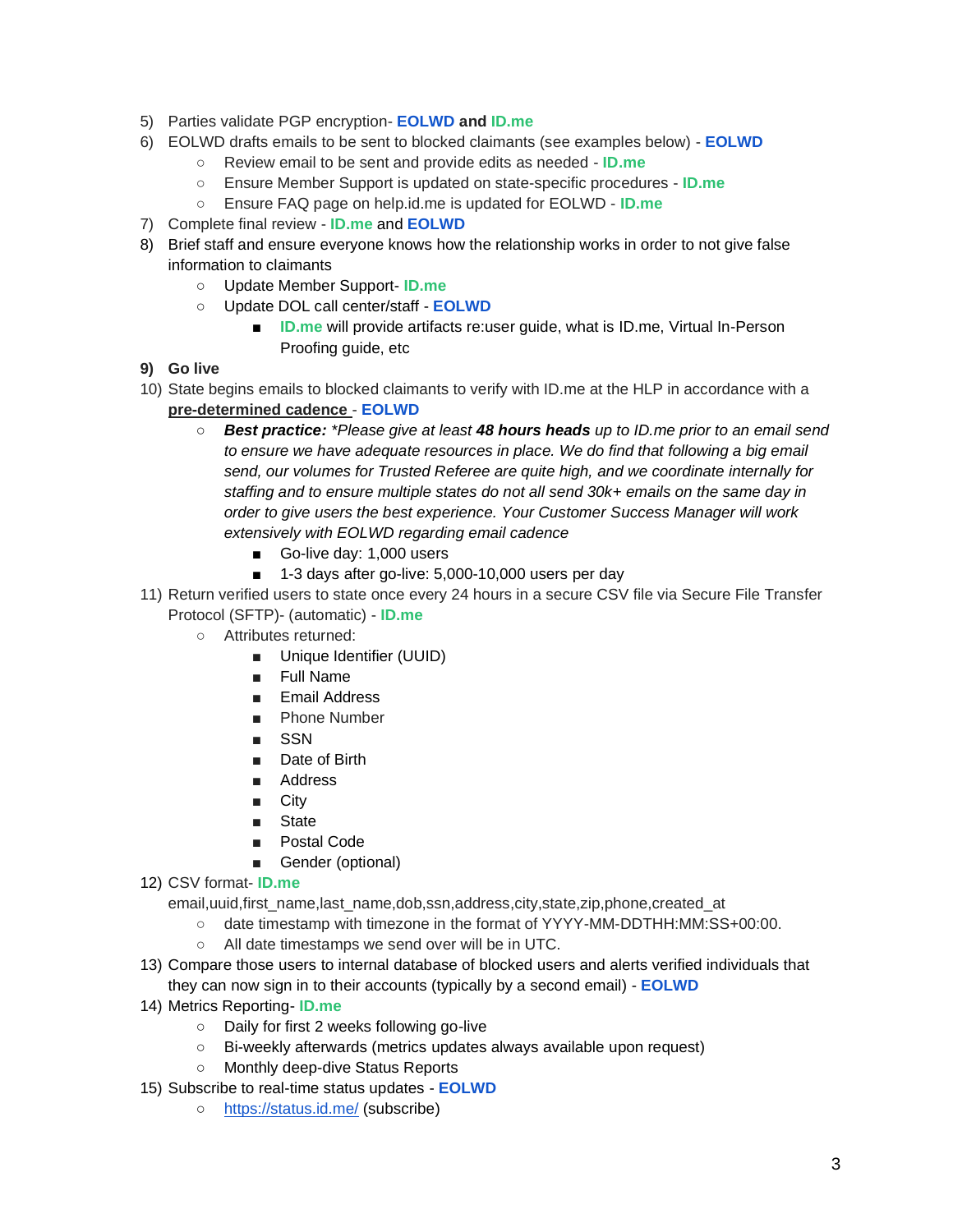### **Support Framework**

EOLWD will always have access to ID.me's technical help desk available during business hours (8 AM -6 PM EST), and to an on-call engineer during off-peak hours (6 PM -8 AM EST). In addition to technical support, ID.me provides a Customer Success Manager for each account. The CSM provides regular analytics reporting to partners as part of the Customer Success relationship, in addition to meetings as required and quarterly account reviews.

ID.me is available 24/7 for any major issues and escalations. While ID.me's uptime has averaged over 99.99% for the last three years, we always plan for unexpected events. We have different processes for various types and degrees of issue severity to ensure we provide you the best possible support. ID.me encourages proactive issue and risk communication to the first response contact in order to avoid requiring escalation.

#### **1. Partner (EOLWD) Support**

- a. Customer Success Manager during business hours (8 AM 6 PM EST)
	- **i. Geoff Daily Geoff.Dailey@ID.me 203-984-6637**
	- **ii. Jeremy Haynes - Jeremy.Haynes@ID.me 703-232-3267**
- b. Director of Customer Success
- c. SVP of Public Sector Sales
- d. CEO

#### **2. Technical Support**

- a. Technical Integration Engineer during business hours (8 AM 6 PM EST)
	- i. On-call engineer during off-peak hours (6 PM 8 AM EST)
	- **ii. Zac Hallett - Zac@ID.me 703-463-7284**
- b. Solutions Architect
- c. Director Engineering
- d. CTO

#### **3. Member Support**

- a. Member Support Representatives 24/7/365 all located in McLean, Virginia
	- i. Help.id.me (submit a ticket, chat with chatbot "Roy")
	- ii. [help@id.me](mailto:help@id.me)
	- iii. FAQ page for EOLWD will be updated **ID.me**
- b. Member Support Manager
- c. VP of Member Support
- d. Chief Product Officer (CPO)

#### **Maintenance**

ID.me deploys the vast majority of changes and upgrades with zero-downtime, zero-interruption. ID.me reserves one maintenance window per week - Saturdays from 6 AM - 7 AM EST, but ID.me rarely -- on average less than once per year -- uses that window due to ID.me's modular, resilient architecture. If ID.me is utilizing the planned maintenance window, all partners will receive an email notification a week in advance. ID.me has averaged 99.99% uptime for clients over the last three years. In summary, system upgrades will not impact EOLWD's operations.

### **Cost/Budget**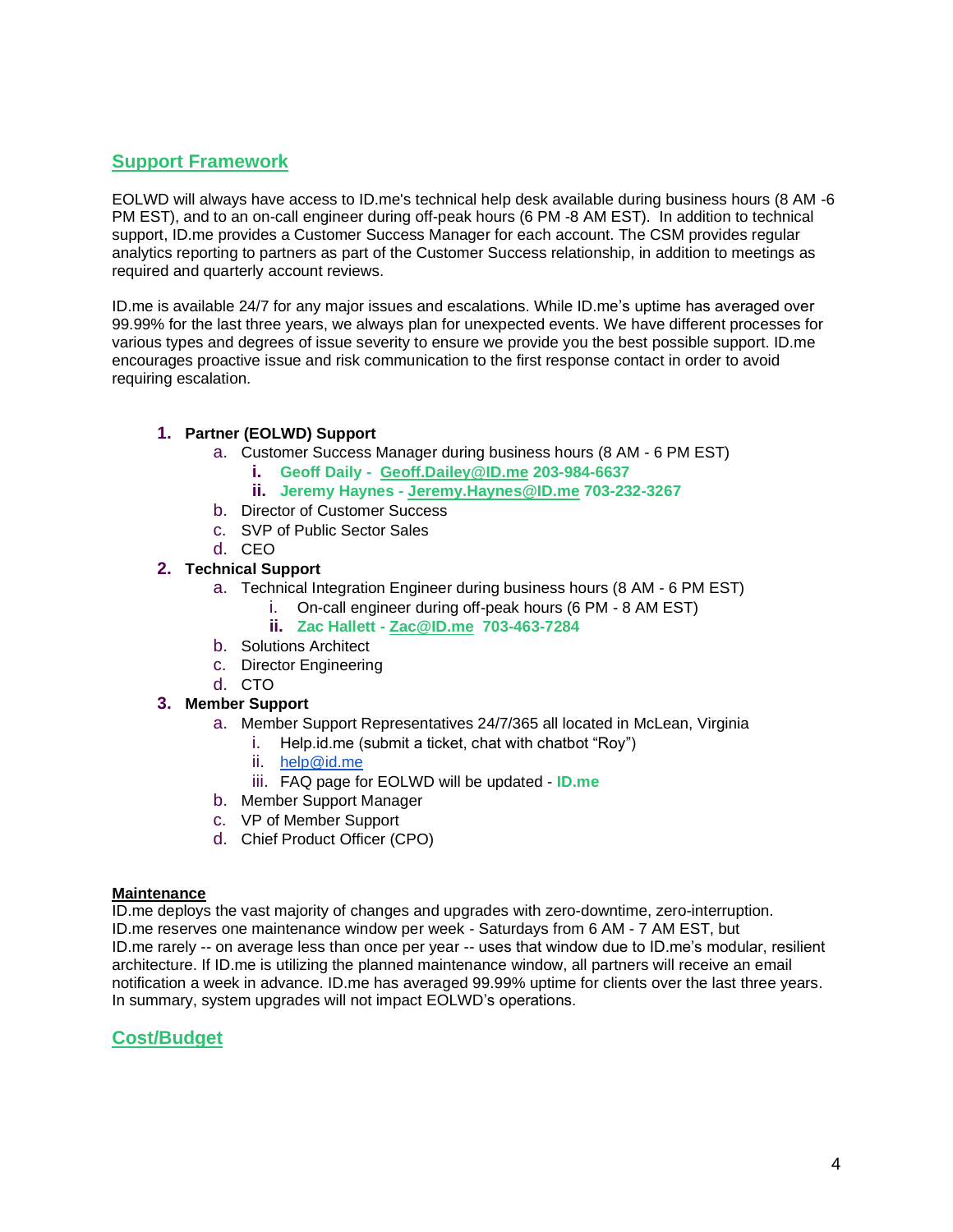| <b>Rate Based Item Description</b>                                               | Quantity | <b>Unit Cost</b> | <b>Total</b> |
|----------------------------------------------------------------------------------|----------|------------------|--------------|
| Identity Proofing - LOA 3 CSP & TM Support                                       | 115.000  | \$3.50           | \$402,500.00 |
| LOA3 Legal Identity Proofing                                                     |          | \$0.00           | \$0.00       |
| Single Sign On                                                                   |          | \$0.00           | \$0.00       |
| Multifactor Authentication                                                       |          | \$0.00           | \$0.00       |
| Virtual In-Person Proofing                                                       |          | \$0.00           | \$0.00       |
| <b>User Support</b>                                                              |          | \$0.00           | \$0.00       |
| Integration Support for ID.me Hosted Landing Page (HLP)                          |          | \$10,000.00      | \$10,000.00  |
| Virtual In-Person Proofing                                                       | 10.000   | \$7.00           | \$70,000.00  |
| Press-Release Assistance                                                         |          | \$0.00           | \$0.00       |
|                                                                                  |          | <b>Subtotal</b>  | \$482,500.00 |
| Dates of Service: one-year from product commencement                             |          |                  |              |
| Note: payment for each rate based item will be made upon delivery and acceptance |          |                  |              |

## **Keys to Success**

- 1.) Ensure email to blocked claimants is clear, and that ID.me Member Support has a copy. This allows our Member Support to offer specific guidance to each state use case claimant
- 2.) Coordinate email releases with ID.me CSM, and align as closely as possible with best practices laid out above
- 3.) We've found that a press release or article about the process adds legitimacy and helps people who Google "EOLWD and ID.me" know this is not a fraudulent endeavor
- 4.) Brief EOLWD call center (if applicable). Ensure EOLWD staff have been briefed and are aware there is a relationship between the EOLWD and ID.me
- 5.) Clear and open communication between POCs--there is a lot to figure out in the first few days! a.) Always know you can escalate any issue to your CSM

## **Example Copy for HLP**

**[Program Name, State's] Online System for Reemployment Assistance Verify Your Identity with ID.me**

## **UNLOCK YOUR ACCOUNT TO ACCESS YOUR CLAIM FOR [STATE] REEMPLOYMENT ASSISTANCE**

[Verify with ID.me button]

**Verify your identity online – unlock your [Program Name] account to access your claim for [State] reemployment assistance**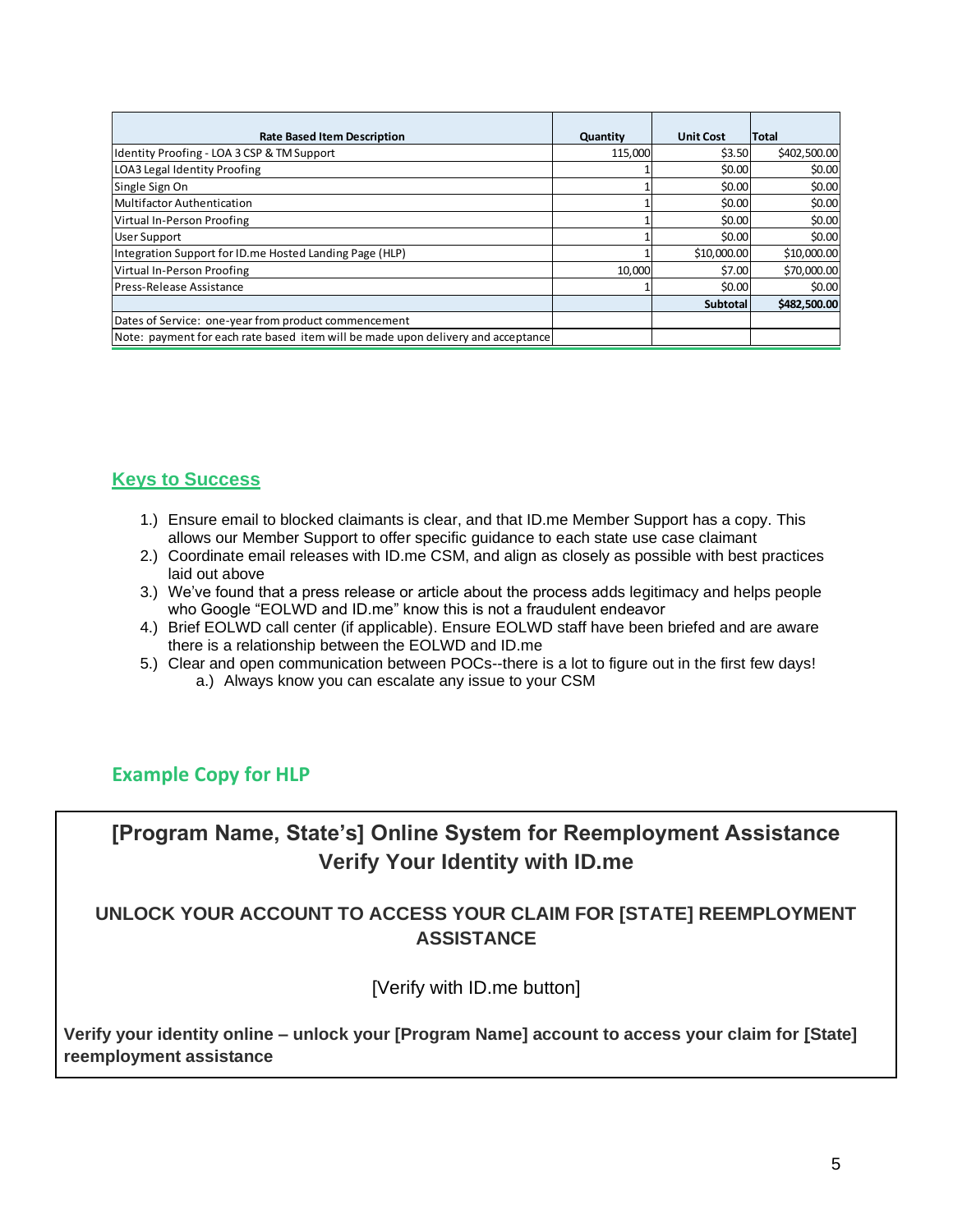Please use our secure, online identity verification service to unlock your account. It's quick, secure, and available 24-hours a day. If you run into any difficulties, ID.me offers video chat capability with trained and certified staff members to help you quickly and easily verify your identity--you simply need to have your identification documents available.

*Please Note: This site is only for claimants who are currently locked out of their [Program name] account due to [reason].*

### **Who is ID.me?**

ID.me is a trusted technology partner of the [State Program Name and link] in helping to keep your personal information safe. They are a federally certified identity provider. They specialize in digital identity protection and help us make sure you're you – and not someone pretending to be you – before we grant access to your [Program Name] account.

### **I've verified my identity – what's next?**

[State acronym] will notify you once you have successfully verified your identity online and your information matches our records. It will take up-to [timeframe] to unlock your [Program Name] account. You'll receive an email from [official email] confirming that your account has been unlocked. Please visit [website] to log-in to your [Program Name] account and access your claim for [State] Reemployment Assistance.

## **More Questions? We're here to help.**

Additional information that may be helpful to you is available o[n](https://gcc01.safelinks.protection.outlook.com/?url=http%3A%2F%2Fwww.floridajobs.org%2Fdocs%2Fdefault-source%2Freemployment-assistance-center%2Fnew-individual-faq-includes-cares-act-final.pdf%3Fsfvrsn%3D5f2547b0_54&data=02%7C01%7C%7Ca72f0840ee93492995d808d81786b3b8%7Ced173fed38394a3ca952140e906fed8d%7C0%7C1%7C637285214637345787&sdata=1MF6nYL%2FFxXQXe0pN7By44tgiZwpZrrHNTWRMK%2BWkLI%3D&reserved=0) [website].

## **Example Initial Email – Introduction to ID.me**

(Sent from State Employment Department)

## **Subject: Verify Your Identity to Access Your [State]Reemployment Assistance Claim**

Dear [Name],

You are receiving this letter from the [State Agency Name] team because your [Program Name] account has been locked due to [suspected fraud/unable to confirm your identity, etc.]. In order to unlock your account and process your claim for reemployment assistance, we need you to verify your identity using ID.me, a trusted technology partner of the [State Agency Name] in helping to keep your personal information safe.

ID.me is a federally-certified identity provider and specializes in digital identity protection. They help [State Agency Name] make sure you are who you say you are – and not someone pretending to be you – before we grant you access to the sensitive information in your [Program Name] account. More information about ID.me is available [here.](https://help.id.me/hc/en-us)

To verify your identity and unlock your [Program Name] account, please click [HLP link here] to begin. This site is only for claimants who are currently locked out of their [Program Name] account due to [suspected fraud/unable to confirm your identity, etc.]. We encourage you to verify your identity so that your [Program Name] account can be unlocked and you can access your claim for reemployment assistance as soon as possible.